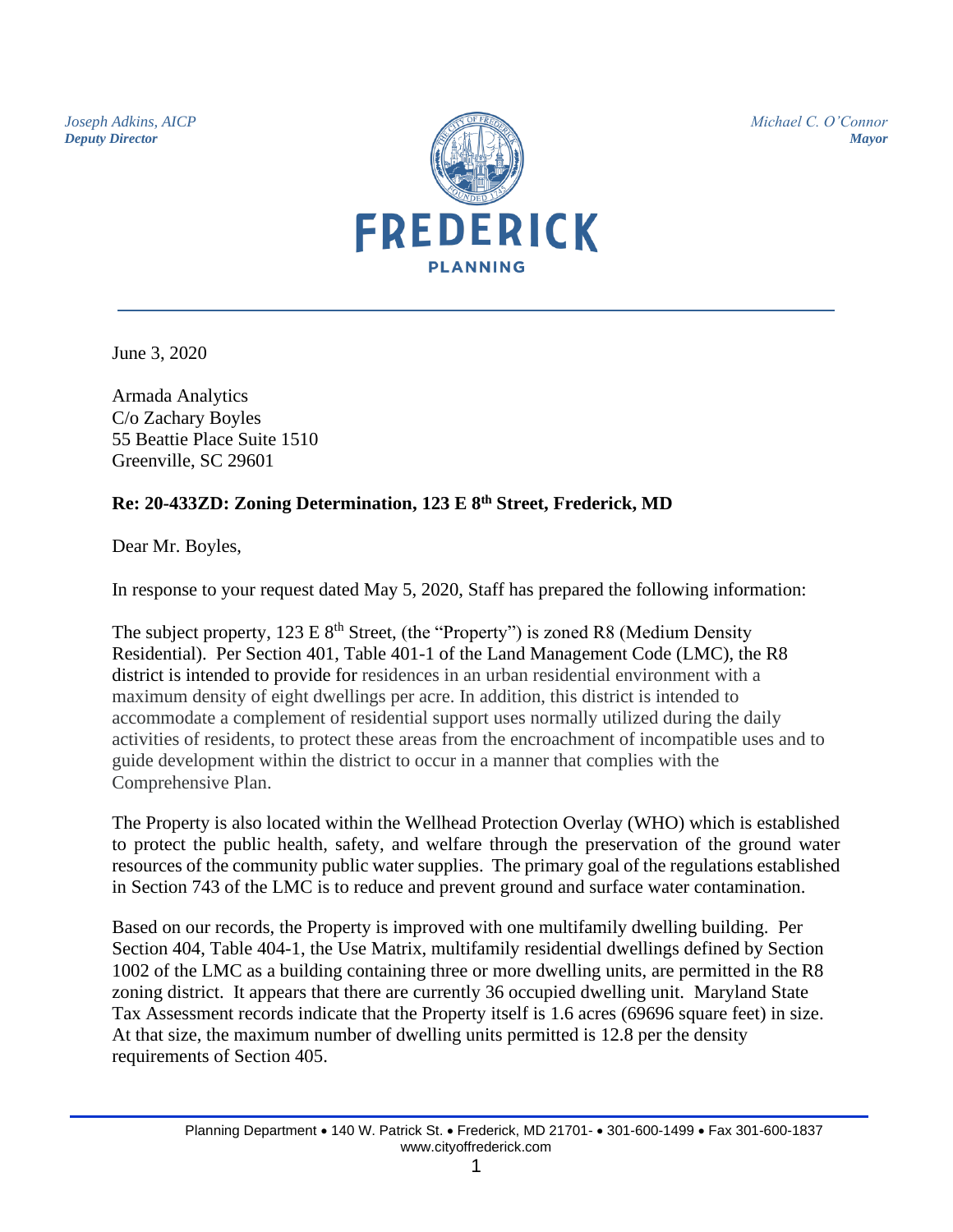According to Tax Assessment records the principal structures were constructed in 1975, prior to the adoption of the LMC in 2005. Our records indicate that at the time of its development, the property was zoned R4, where apartment complexes were a permitted use. The R8 zoning district was established with the adoption of the LMC in 2005, and the property was subsequently rezoned. Due to these findings, the structure is considered to be legally nonconforming and is subject to the provisions of Section 902 of the Code. There are no final site plans or building permits on record for the Property which would allow us to confirm the degree to which any other features of the development comply with the existing regulations nor if they are considered legally nonconforming.

There are no proceedings or active violation cases for the Property on record at the City at this time.

If you have any further questions please don't hesitate to call me at (301) 600-3187 or email me at [cmorrison@cityoffrederickmd.gov.](mailto:cmorrison@cityoffrederickmd.gov)

*The purpose of the service provided by the Zoning Administrator regarding determinations/interpretations is to identify the zoning of a particular property, to verify that a use is permitted or permissible in a specific Zoning District and to clarify and interpret the Land Management Code. Any questions regarding specific regulations and requirements for a site or sites' compliance with the Land Management Code not addressed in this letter shall not be the responsibility of the Zoning Administrator. It is the responsibility of the applicant, property owner and/or property purchaser to review the project site plan and the Land Management Code for compliance.*

*This determination applies solely to the referenced property and is not binding upon the City, the Zoning Administrator or any other official with respect to any other property. No person may rely upon this determination with respect to any property other than the referenced property. Please*  be advised that any person aggrieved, or any officer, department or agency of The City of *Frederick affected by an order, requirement, decision, or determination made by an administrative officer in the administration or enforcement of the provisions of the Land Management Code may appeal said decision within thirty days to the Zoning Board of Appeals.*

Charles Morrison Gabrielle Collard

Sincerely, In Concurrence,

Development Planner I Division Manager of Current Planning

Cc: Joe Adkins, Deputy Director for Planning/Zoning Administrator Jessica Murphy, CoF Carreanne Eyler, CoF